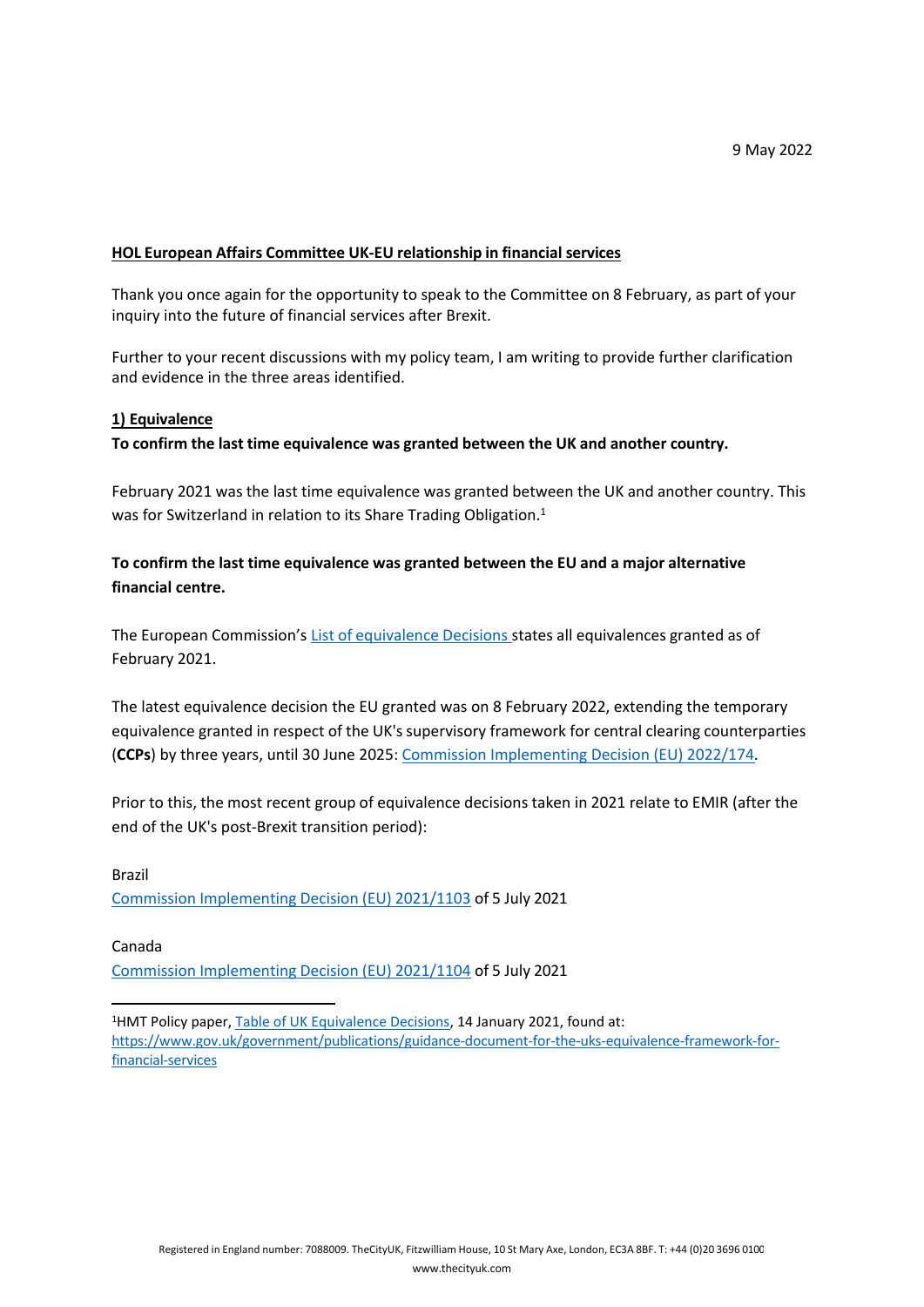### Singapore

[Commission](https://eur-lex.europa.eu/legal-content/EN/TXT/?uri=CELEX%3A32021D1105) [Implementing](https://eur-lex.europa.eu/legal-content/EN/TXT/?uri=CELEX%3A32021D1105) [Decision](https://eur-lex.europa.eu/legal-content/EN/TXT/?uri=CELEX%3A32021D1105) [\(EU\)](https://eur-lex.europa.eu/legal-content/EN/TXT/?uri=CELEX%3A32021D1105) [2021/1105](https://eur-lex.europa.eu/legal-content/EN/TXT/?uri=CELEX%3A32021D1105) [o](https://eur-lex.europa.eu/legal-content/EN/TXT/?uri=CELEX%3A32021D1105)f 5 July 2021

### Australia

[Commission](https://eur-lex.europa.eu/legal-content/EN/TXT/?uri=CELEX%3A32021D1106) [Implementing](https://eur-lex.europa.eu/legal-content/EN/TXT/?uri=CELEX%3A32021D1106) [Decision](https://eur-lex.europa.eu/legal-content/EN/TXT/?uri=CELEX%3A32021D1106) [\(EU\)](https://eur-lex.europa.eu/legal-content/EN/TXT/?uri=CELEX%3A32021D1106) [2021/1106](https://eur-lex.europa.eu/legal-content/EN/TXT/?uri=CELEX%3A32021D1106) [o](https://eur-lex.europa.eu/legal-content/EN/TXT/?uri=CELEX%3A32021D1106)f 5 July 2021

#### Hong Kong

[Commission](https://eur-lex.europa.eu/legal-content/EN/TXT/?uri=CELEX%3A32021D1107) [Implementing](https://eur-lex.europa.eu/legal-content/EN/TXT/?uri=CELEX%3A32021D1107) [Decision](https://eur-lex.europa.eu/legal-content/EN/TXT/?uri=CELEX%3A32021D1107) [\(EU\)](https://eur-lex.europa.eu/legal-content/EN/TXT/?uri=CELEX%3A32021D1107) [2021/1107](https://eur-lex.europa.eu/legal-content/EN/TXT/?uri=CELEX%3A32021D1107) [o](https://eur-lex.europa.eu/legal-content/EN/TXT/?uri=CELEX%3A32021D1107)f 5 July 2021

# United States of America

[Commission](https://eur-lex.europa.eu/legal-content/EN/TXT/?uri=CELEX%3A32021D1108) [Implementing](https://eur-lex.europa.eu/legal-content/EN/TXT/?uri=CELEX%3A32021D1108) [Decision](https://eur-lex.europa.eu/legal-content/EN/TXT/?uri=CELEX%3A32021D1108) [\(EU\)](https://eur-lex.europa.eu/legal-content/EN/TXT/?uri=CELEX%3A32021D1108) [2021/1108](https://eur-lex.europa.eu/legal-content/EN/TXT/?uri=CELEX%3A32021D1108) of 5 July 2021 [Commission](https://eur-lex.europa.eu/legal-content/EN/TXT/?uri=CELEX%3A32021D0583) [Implementing](https://eur-lex.europa.eu/legal-content/EN/TXT/?uri=CELEX%3A32021D0583) [Decision](https://eur-lex.europa.eu/legal-content/EN/TXT/?uri=CELEX%3A32021D0583) [\(EU\)](https://eur-lex.europa.eu/legal-content/EN/TXT/?uri=CELEX%3A32021D0583) [2021/583](https://eur-lex.europa.eu/legal-content/EN/TXT/?uri=CELEX%3A32021D0583) [o](https://eur-lex.europa.eu/legal-content/EN/TXT/?uri=CELEX%3A32021D0583)f 9 April 2021 [Commission](https://eur-lex.europa.eu/legal-content/EN/TXT/?uri=CELEX%3A32021D0085) [Implementing](https://eur-lex.europa.eu/legal-content/EN/TXT/?uri=CELEX%3A32021D0085) [Decision](https://eur-lex.europa.eu/legal-content/EN/TXT/?uri=CELEX%3A32021D0085) [\(EU\)](https://eur-lex.europa.eu/legal-content/EN/TXT/?uri=CELEX%3A32021D0085) [2021/85](https://eur-lex.europa.eu/legal-content/EN/TXT/?uri=CELEX%3A32021D0085) of 27 January 2021

# **2) Number discrepancy**

**To provide clarification on the discrepancy Lord Purvis noted in figures TheCityUK had quoted and those seen in a HoC Library briefing paper.**

We note Lord Purvis quoted from a House of Commons (HOC) Library [briefing](https://researchbriefings.files.parliament.uk/documents/SN06193/SN06193.pdf) [paper](https://researchbriefings.files.parliament.uk/documents/SN06193/SN06193.pdf) which said:

"Financial service exports to the EU have continued to fall in 2021, falling by 5% between Q4 2020 and Q1 2021 and by a further 5% between Q1 and Q2 2021. Compared to 2019 and pre-covid levels of trade, financial services exports to the EU were 31% lower in Q2 2021 than Q2 2019."

In response to the figures quoted:

- TheCityUK does not present quarterly data in our Economic Research reports.
- We have been unable to verify the source for the figures in the HoC paper and as such, have used ONS datasets (attached).
- This illustrates, for example, that Financial Services (FS) exports to the EU were £25.7bn in 2020. However, the paper states "In 2020, exports of financial services to the EU were worth £21 billion."
- The discrepancy in these figures may be a result of the HOC paper using a different dataset, a different definition of FS, or they may have seasonally adjusted the data. Without further information about the sources and methods used it is difficult to determine why their numbers differ from the data published by ONS.
- We also checked the TheCityUK's report [Key](https://www.thecityuk.com/assets/2021/Reports/faf7c14e57/Key-facts-about-the-UK-as-an-international-financial-centre-2021-v2.pdf) [facts](https://www.thecityuk.com/assets/2021/Reports/faf7c14e57/Key-facts-about-the-UK-as-an-international-financial-centre-2021-v2.pdf) [about](https://www.thecityuk.com/assets/2021/Reports/faf7c14e57/Key-facts-about-the-UK-as-an-international-financial-centre-2021-v2.pdf) [the](https://www.thecityuk.com/assets/2021/Reports/faf7c14e57/Key-facts-about-the-UK-as-an-international-financial-centre-2021-v2.pdf) [UK](https://www.thecityuk.com/assets/2021/Reports/faf7c14e57/Key-facts-about-the-UK-as-an-international-financial-centre-2021-v2.pdf) [as](https://www.thecityuk.com/assets/2021/Reports/faf7c14e57/Key-facts-about-the-UK-as-an-international-financial-centre-2021-v2.pdf) [an](https://www.thecityuk.com/assets/2021/Reports/faf7c14e57/Key-facts-about-the-UK-as-an-international-financial-centre-2021-v2.pdf) [international](https://www.thecityuk.com/assets/2021/Reports/faf7c14e57/Key-facts-about-the-UK-as-an-international-financial-centre-2021-v2.pdf) [financial](https://www.thecityuk.com/assets/2021/Reports/faf7c14e57/Key-facts-about-the-UK-as-an-international-financial-centre-2021-v2.pdf) [centre](https://www.thecityuk.com/assets/2021/Reports/faf7c14e57/Key-facts-about-the-UK-as-an-international-financial-centre-2021-v2.pdf) [2021](https://www.thecityuk.com/assets/2021/Reports/faf7c14e57/Key-facts-about-the-UK-as-an-international-financial-centre-2021-v2.pdf) which does not reference FS exports to the EU but does state that the UK was trading more now with other economies like the US, for example: "Financial services trade is conducted primarily with other advanced economies. The US is the largest single destination for the UK's financial services exports, accounting for 34.2% of total financial services exports. As a bloc, EU Member States accounted for 30% of total sector exports."